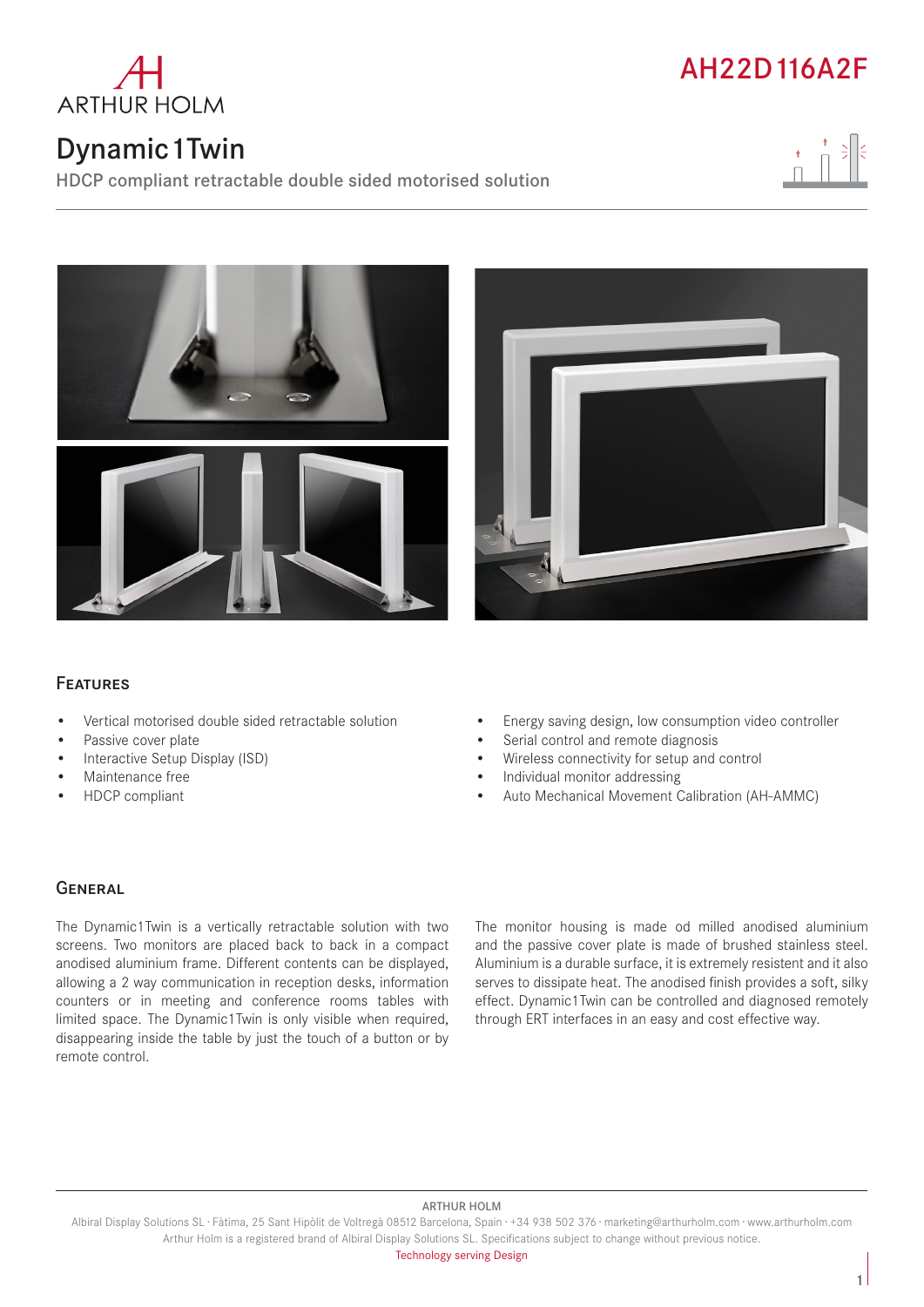## Technical Specifications

### Display x 2

| FULL HD 21.5" TFT Active Matrix,<br>widescreen                                                                                  |
|---------------------------------------------------------------------------------------------------------------------------------|
| 1920 (h) x 1080 (v)                                                                                                             |
| 350 cd/m2                                                                                                                       |
| 1000:1                                                                                                                          |
| $0.24975$ (h) x $0.24975$ (v) mm                                                                                                |
| 89°/89° (L/R)/89°/89° (U/D)                                                                                                     |
| 476.064 (h) x 267.786 (v) mm                                                                                                    |
| 50,000 hrs                                                                                                                      |
| Tr 12ms, Tf 10ms                                                                                                                |
| Operating $0^{\circ}$ C ~+40°C<br>Storage -20 $^{\circ}$ C ~+60 $^{\circ}$ C                                                    |
|                                                                                                                                 |
|                                                                                                                                 |
| Anodised Aluminium                                                                                                              |
| <b>Stainless Steel</b>                                                                                                          |
|                                                                                                                                 |
| DVI-I (1 input per monitor) - HDCP<br>Compliant - Digital / Analog<br>DVI-D (1 input per monitor) -<br>HDCP Compliant - Digital |
| Addressable RS422 monitor<br>control by AHnet protocol                                                                          |
| Up/Down control                                                                                                                 |
|                                                                                                                                 |

# AH22D116A2F

| Control                                      |                                                                         |
|----------------------------------------------|-------------------------------------------------------------------------|
| RJ45, RS-422 (I/O), AHNet protocol           |                                                                         |
| Addressing                                   |                                                                         |
| Termination switch                           |                                                                         |
| GPI                                          |                                                                         |
| IR Remote control (monitor adjustments): 1/5 |                                                                         |
| <b>Movement's Control</b>                    |                                                                         |
| User interface on<br>monitor                 | (Up/Down)                                                               |
| Remote                                       | RS-422 I/O, GPI                                                         |
| Electrical                                   |                                                                         |
| External power supply                        | 100-240 Vac, 47/63Hz, 12Vdc                                             |
| Power consumption                            | 90W                                                                     |
| Mechanical                                   |                                                                         |
| <b>Monitor Dimensions:</b>                   |                                                                         |
| Upper cover plate                            | $650 \times 95 \times 3$ mm<br>$[25.6" \times 3.7" \times 0.1"]$        |
| Housing below the table                      | $631.4 \times 591 \times 83.5$ mm<br>$[25.6" \times 23.3" \times 3.3"]$ |
| Weight                                       | 22.8 Kg / 50.2 Lbs                                                      |
| <b>Shipping Dimensions:</b>                  |                                                                         |
| Weight                                       | 23.8 Kg / 52.4 Lbs                                                      |
| <b>Shipping Box</b>                          | 742 x 177 x 727 mm                                                      |
|                                              | $[29.21" \times 6.96" \times 28.62"]$                                   |

## **CERTIFICATIONS**

- CE
- FCC
- IECEE

### **WARRANTY**

- 5 years limited warranty
- 2 years general warranty

#### ARTHUR HOLM

Albiral Display Solutions SL · Fàtima, 25 Sant Hipòlit de Voltregà 08512 Barcelona, Spain · +34 938 502 376 · marketing@arthurholm.com · www.arthurholm.com Arthur Holm is a registered brand of Albiral Display Solutions SL. Specifications subject to change without previous notice.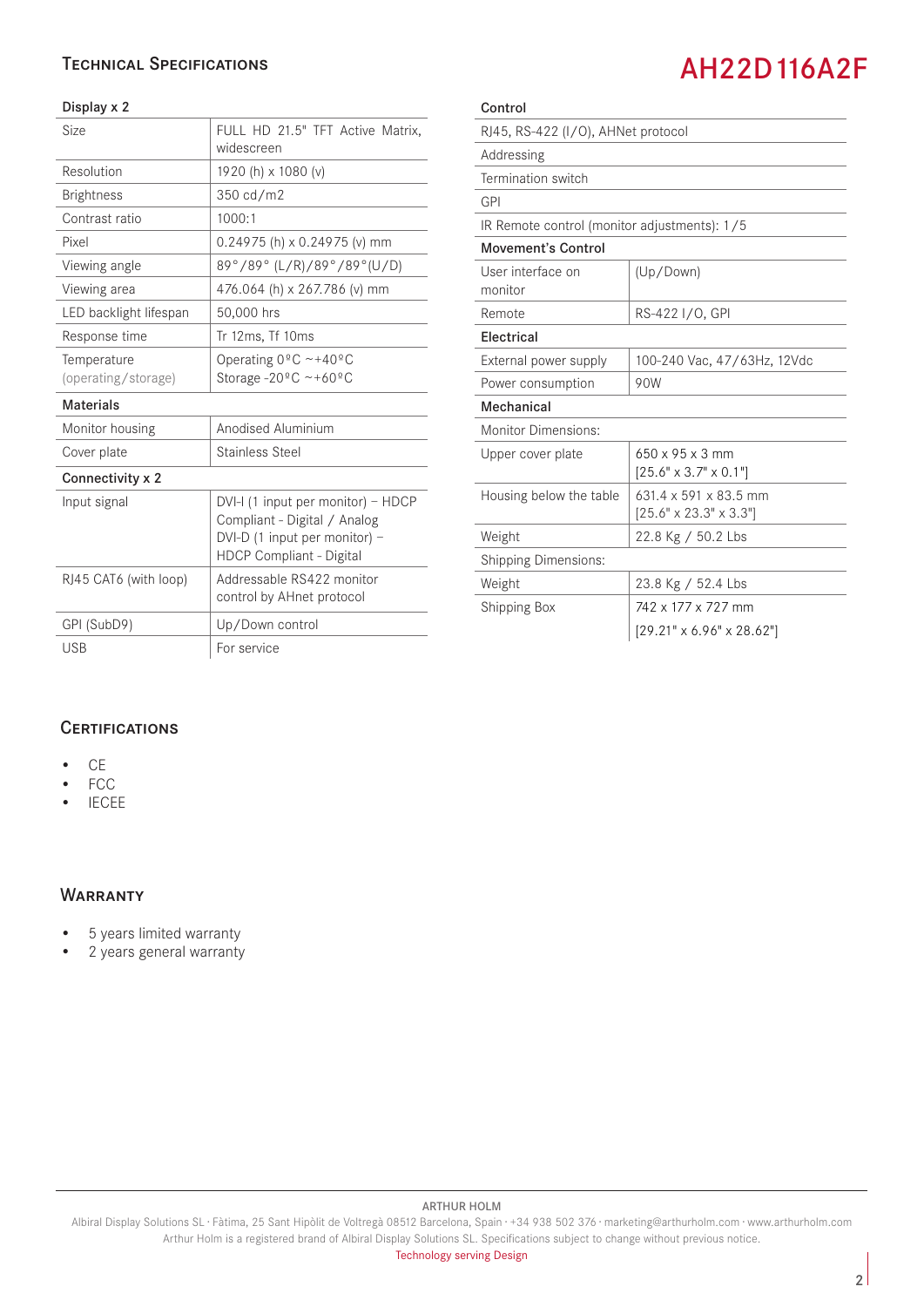## Connectivity Panel

# AH22D116A2F



### Connectivity panel

- 1- Power input
- 2- GPI control
- 3- DVI-D video input digital (Screen 1)
- 4- DVI-I video input analog/digital (Screen 1)
- 5- AHnet control interface
- 6- DVI-D video input digital (Screen 2)
- 7- DVI-I video input analog/digital (Screen 2)

## Interactive Setup Display (ISD)



### Consultants, architects and engineers **SPECIFICATIONS**

Vertically retractable motorised 21.5" professional solution with two monitors placed back to back in a compact anodised aluminium frame. The monitor housing shall be made of milled anodised aluminium and the cover plate shall be made of brushed stainless steel. The monitors shall have a brightness of 350 cd/m2, a contrast ratio of 1000:1 and a backlight lifespan of 50.000 hours. The monitors shall provide 2 DVI HDCP inputs by a licensed HDCP monitor manufacturer. The monitors shall provide an addressable RS-422 and an easy to read Interactive Setup

Display (ISD) to access the safety parameters, the setup of the speed and the control of the brightness, contrast and backlight. The monitors shall be able to run an auto adjustment program to reset the factory setups.

The monitors shall provide a USB port for firmware upgrades. The monitors shall be controlled by a wireless Android and iOS App providing information about the monitor's serial number, and providing access to the control and to the setup menu.

#### ARTHUR HOLM

Technology serving Design

Albiral Display Solutions SL · Fàtima, 25 Sant Hipòlit de Voltregà 08512 Barcelona, Spain · +34 938 502 376 · marketing@arthurholm.com · www.arthurholm.com Arthur Holm is a registered brand of Albiral Display Solutions SL. Specifications subject to change without previous notice.